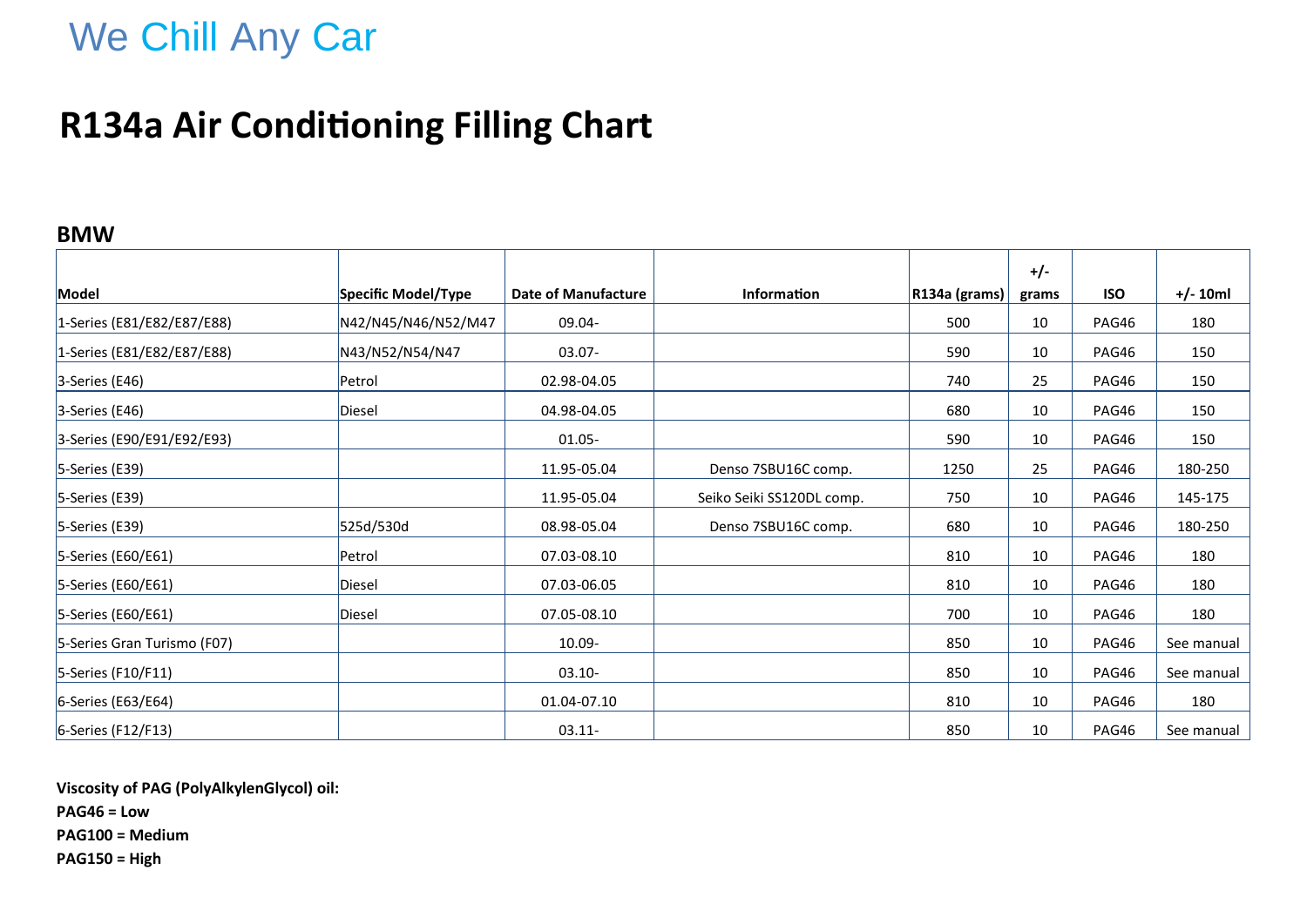# We Chill Any Car

### **R134a Air Conditioning Filling Chart**

#### **BMW**

|                            |                     |                            |                                  |               | $+/-$ |            |            |
|----------------------------|---------------------|----------------------------|----------------------------------|---------------|-------|------------|------------|
| Model                      | Specific Model/Type | <b>Date of Manufacture</b> | <b>Information</b>               | R134a (grams) | grams | <b>ISO</b> | $+/- 10ml$ |
| $7$ -Series (E38)          |                     | 10.98-11.01                | Denso 7SBU16C comp.              | 680           | 10    | PAG46      | 180        |
| $7$ -Series (E38)          | 725 TDS             | 04.96-11.01                | Denso 7SBU16C comp.              | 1210          | 25    | PAG46      | 250        |
| $7$ -Series (E38)          | 750 iL              | 12.94-11.01                | Denso 10PA17C comp.              | 1270          | 25    | PAG46      | 180        |
| 7-Series (E38)             | 750 iL              | 12.94-11.01                | Denso 10PA17C comp. + Rear evap. | 1400          | 25    | PAG46      | See manual |
| 7-Series (E65/E66)         |                     | 11.01-10.08                |                                  | 810           | 10    | PAG46      | 180        |
| 7-Series (F01/F02/F03/F04) |                     | 11.08-                     |                                  | 900           | 10    | PAG46      | See manual |
| X1(E84)                    |                     | 10.09-                     |                                  | 590           | 10    | PAG46      | 150        |
| $X3$ (E83)                 | Petrol              | 01.04-08.10                |                                  | 810           | 10    | PAG46      | 150        |
| X3 (E83)                   | Diesel              | 01.04-08.10                |                                  | 700           | 10    | PAG46      | 150        |
| X5 (E53)                   |                     | 05.00-09.06                |                                  | 440           | 10    | PAG46      | See manual |
| X5/X6 (E70/E71/E72)        |                     | $02.07 -$                  |                                  | 700           | 10    | PAG46      | 150        |

**Viscosity of PAG (PolyAlkylenGlycol) oil: PAG46 = Low PAG100 = Medium PAG150 = High**